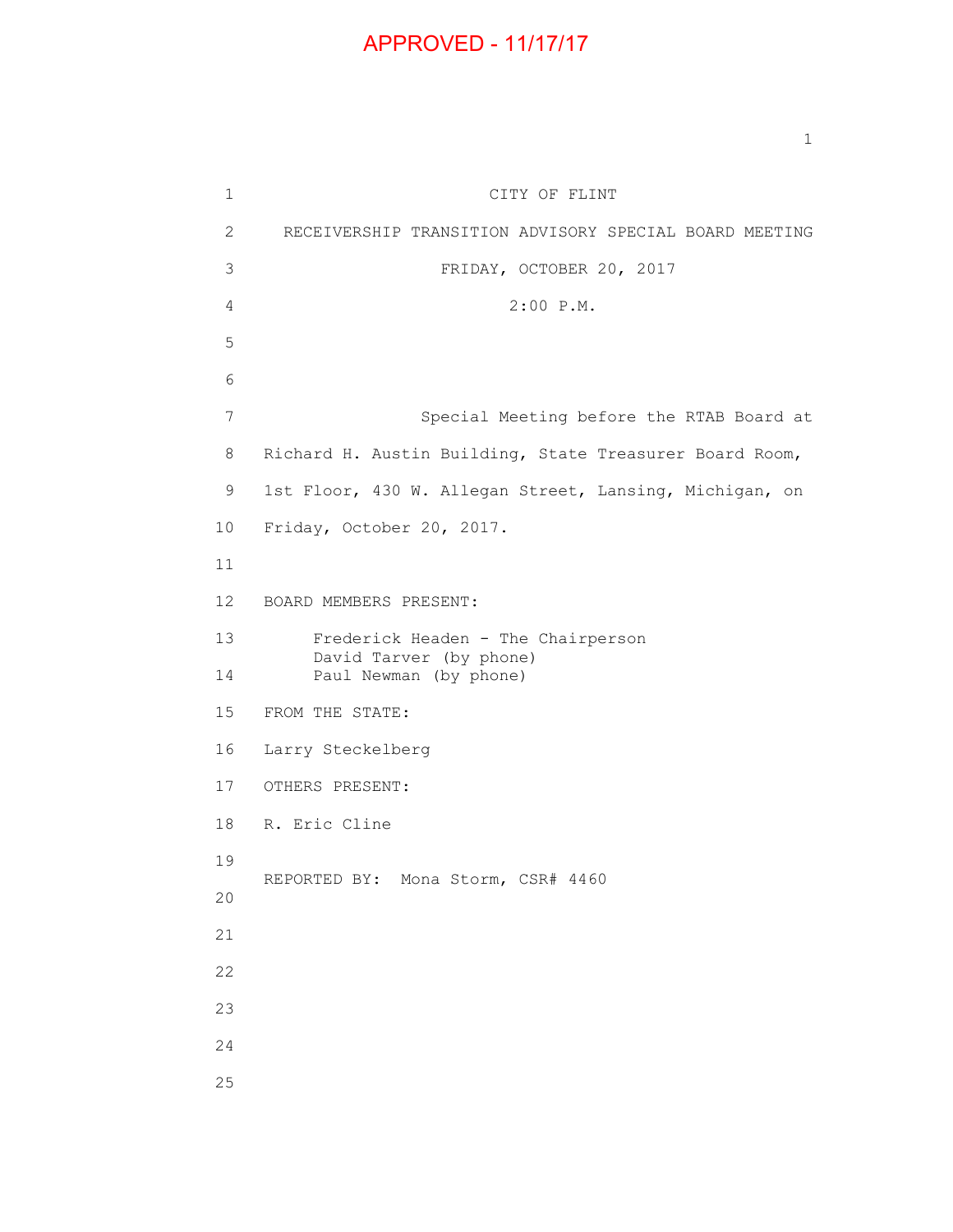| $\mathbf 1$            | MOTION INDEX                                                      |  |
|------------------------|-------------------------------------------------------------------|--|
| $\overline{2}$         | MOTION<br>PAGE                                                    |  |
| $\mathfrak{Z}$         | $\mathsf S$<br>Roll Call<br>3<br>Approval of Agenda               |  |
| $\overline{4}$         | UNFINISHED BUSINESS                                               |  |
| 5                      | 3<br>None                                                         |  |
| 6                      | NEW BUSINESS:                                                     |  |
| $7\phantom{.}$         | Approval of Resolutions & Ordinances for City Council<br>Meetings |  |
| $\,8\,$<br>$\mathsf 9$ | Resolutions 523.1, approved<br>9                                  |  |
| 10                     | Resolutions 524.1, approved<br>9                                  |  |
| 11                     | Resolutions 525.1, approved<br>9                                  |  |
| 12                     | $\mathsf 9$<br>PUBLIC COMMENT, None                               |  |
| 13                     | $10$<br>ADJOURNMENT                                               |  |
| 14                     |                                                                   |  |
| 15                     |                                                                   |  |
| 16                     |                                                                   |  |
| 17                     |                                                                   |  |
| 18                     |                                                                   |  |
| 19                     |                                                                   |  |
| 20                     |                                                                   |  |
| 21                     |                                                                   |  |
| 22                     |                                                                   |  |
| 23                     |                                                                   |  |
| 24                     |                                                                   |  |
| 25                     |                                                                   |  |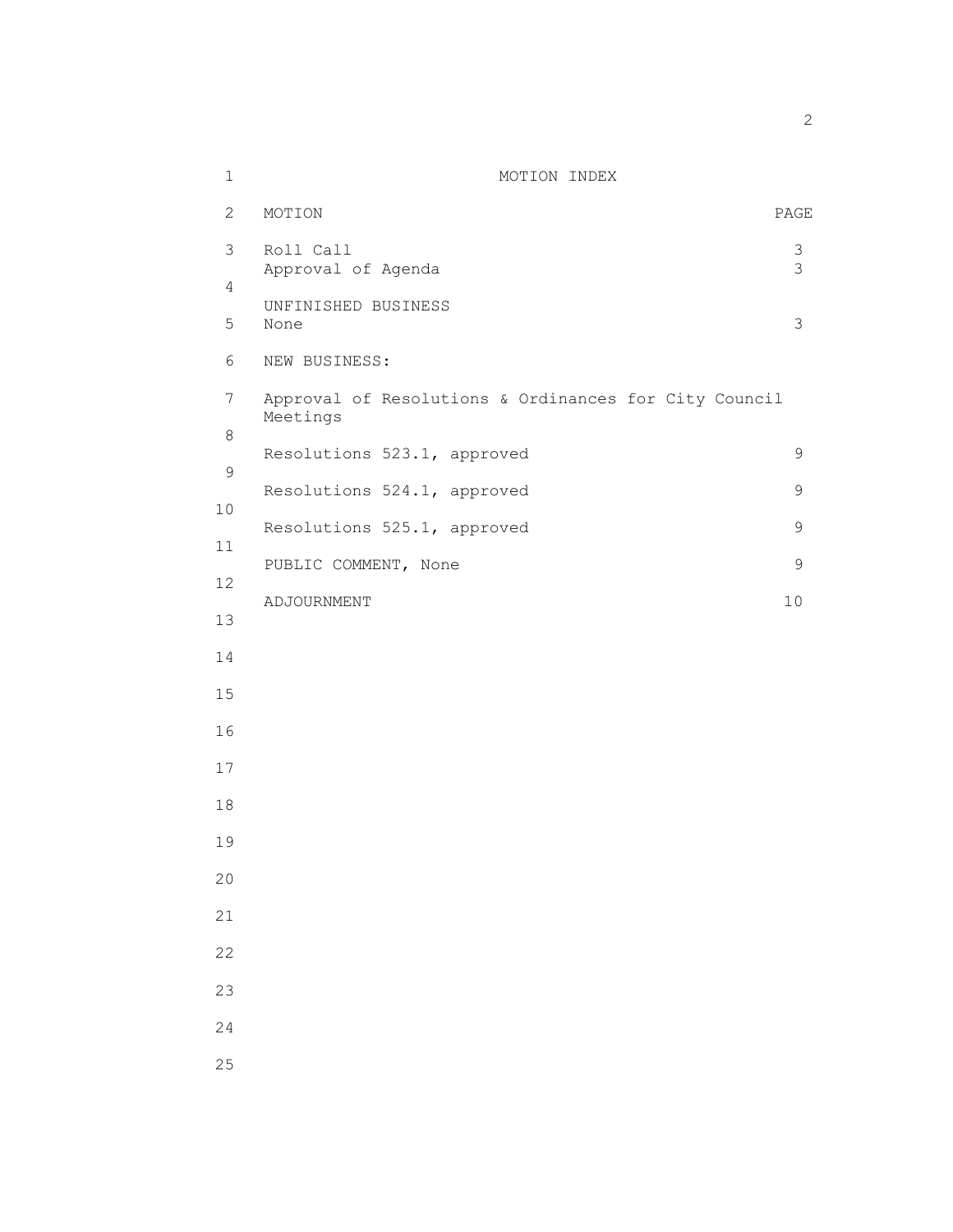- 1 Lansing, Michigan
- 2 Friday, October 20, 2017
- 3 2:02 p.m..

 4 THE CHAIRPERSON: Let the record reflect 5 that we do have a quorum consisting of myself here, 6 Mr. Newman and Mr. Tarver by conference call. 7 Without objection, I'll ask that Mr. Ferguson 8 receive an excused absence from this afternoon's 9 meeting. 10 I don't believe there are any additions to 11 the agenda, so we will consider the agenda to be

12 approved, as provided.

13 We have, at this special meeting, no 14 Unfinished Business.

 15 We do have three items of New Business and 16 I'll call upon Mr. Cline to walk us through the 17 three resolutions before us.

- 18 Mr. Cline?
- 19 MR. CLINE: Yes. Can everybody hear me? 20 MR. TARVER: Yeah.
- 
- 21 MR. NEWMAN: Yes.

 22 MR. CLINE: All right. Resolution 523 is a 23 change order with Goyette Mechanical for waterline 24 replacement. They're going to add 300 additional 25 waterlines across the City. This is an additional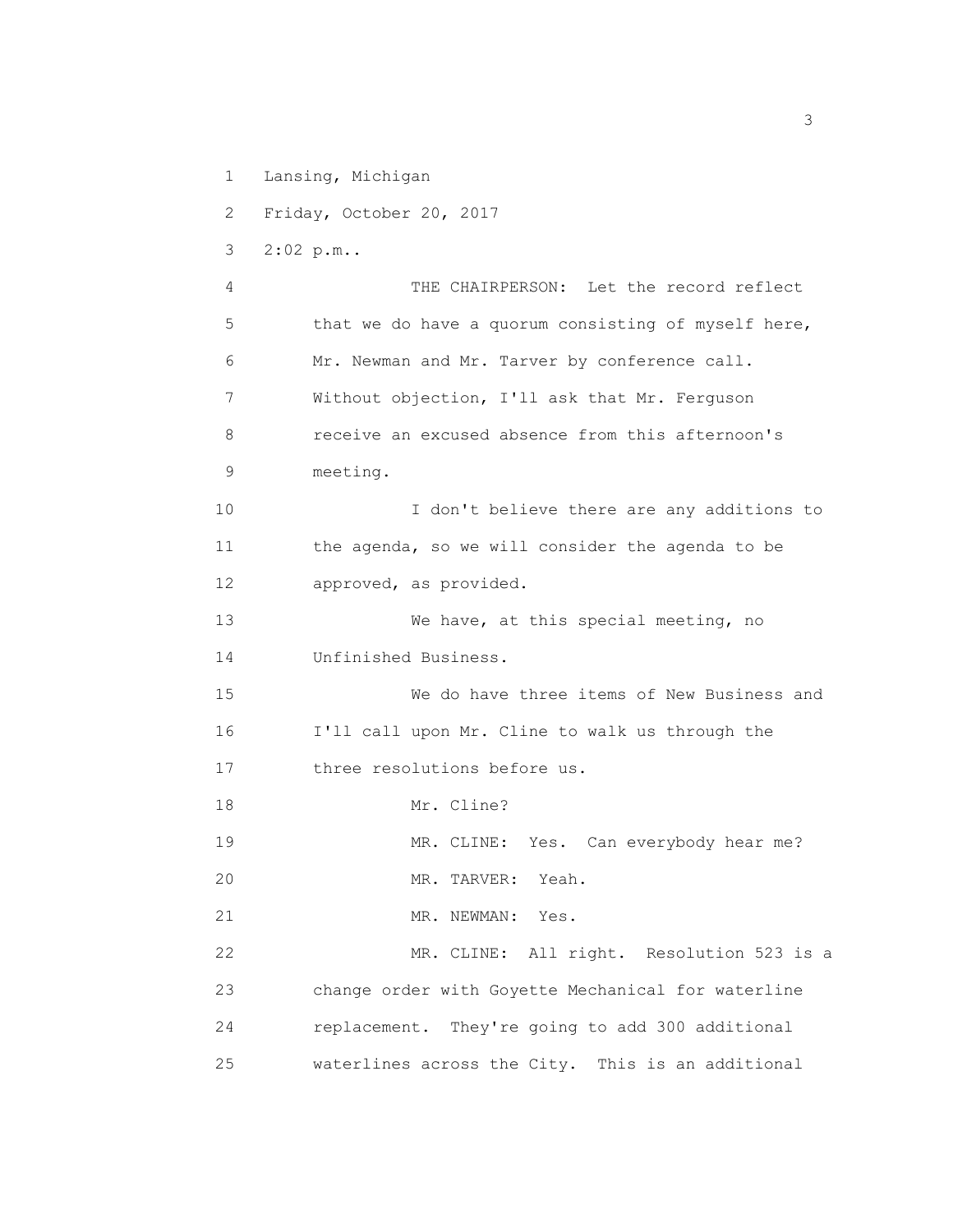| 1  | cost of \$1.32 million, which breaks down to about   |
|----|------------------------------------------------------|
| 2  | \$4,400 per waterline.                               |
| 3  | Resolution 524.1 is a change order with              |
| 4  | Zito Construction for right-of-way restoration,      |
| 5  | again across those properties that are being added.  |
| 6  | The additional funds are \$290,400.                  |
| 7  | Resolution 525.1 is with AFSCME Union 1600           |
| 8  | and 1799 for the same right-of-way restoration work, |
| 9  | and the same amount of money of \$290,400. Again,    |
| 10 | this is restoration work for additional waterline    |
| 11 | replacement. So --                                   |
| 12 | THE CHAIRPERSON: Is there a motion?                  |
| 13 | MR. TARVER: Hello.                                   |
| 14 | THE CHAIRPERSON: Is there a motion --                |
| 15 | MR. TARVER:<br>Yes.                                  |
| 16 | THE CHAIRPERSON: -- that Resolutions                 |
| 17 | 523.1, 524.1 and 525.1 be approved?                  |
| 18 | MR. NEWMAN: Move approval.                           |
| 19 | THE CHAIRPERSON: Is there support?                   |
| 20 | MR. TARVER:<br>Support.                              |
| 21 | THE CHAIRPERSON: Is there any discussion,            |
| 22 | gentlemen?                                           |
| 23 | MR. TARVER: Yes, I had a question about              |
| 24 | the waterline replacement. It indicated that the     |
| 25 | funds were coming from two grants. One had to do     |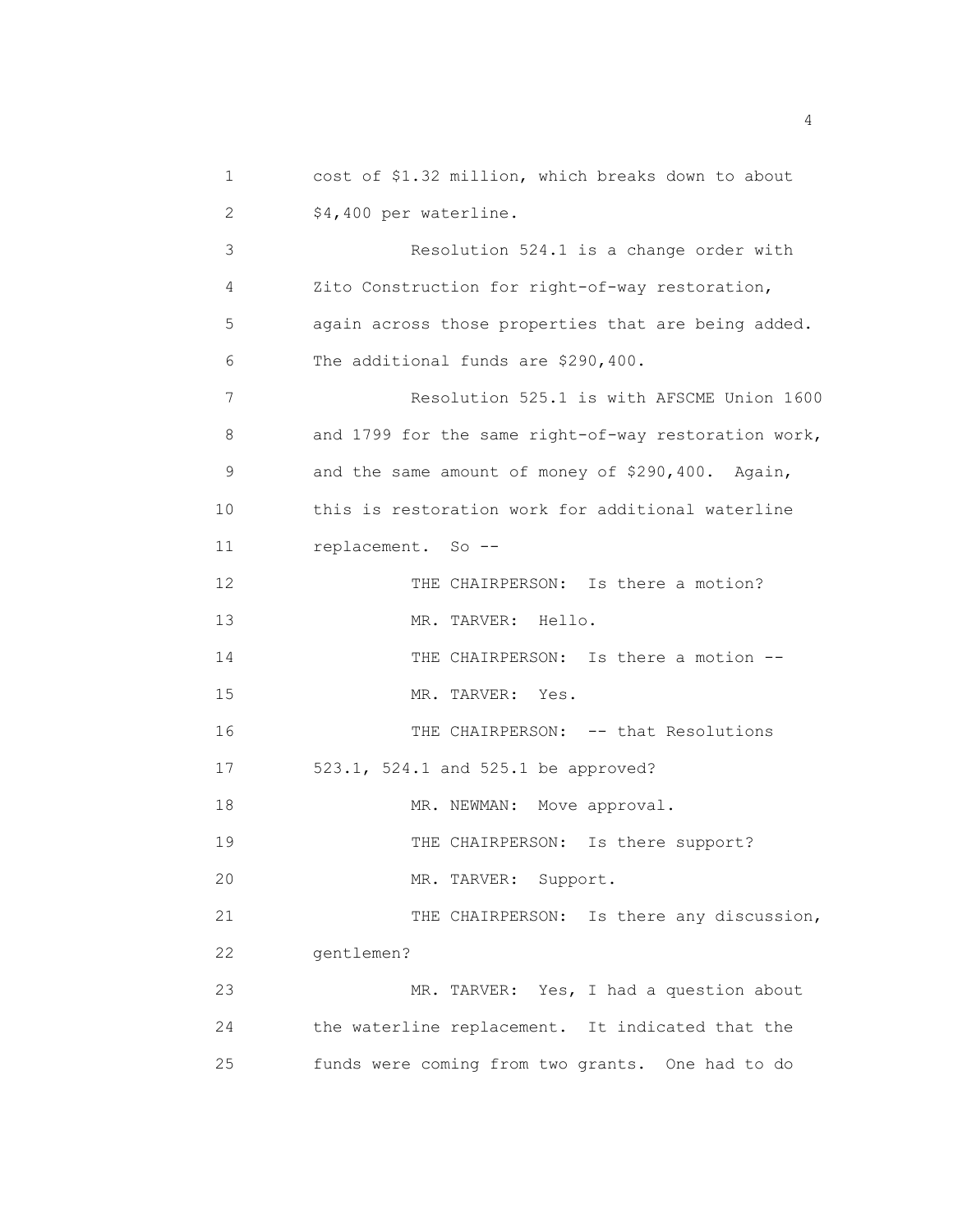1 with water infrastructure and the other one was for 2 a children's health insurance program. 3 MR. CLINE: Yes. 4 MR. TARVER: Am I correct? 5 MR. CLINE: I believe that's correct, yes. 6 MR. TARVER: And so I could understand the 7 water infrastructure one but repurposing the 8 children's health insurance fund, it seems a little 9 bit different from the intended use of the grant. I 10 was wondering what the implications of that would 11 be. 12 THE CHAIRPERSON: I think we have an answer 13 for you, Mr. Tarver. 14 Mr. Stuckelberg? 15 MR. STUCKELBERG: Larry Stuckelberg, for 16 the record. 17 Part of the overall lead line replacement 18 program in Flint includes leveraging the wind 19 funding out of the \$100 million plus expected 20 approximately \$20 million in CHIP funding. 21 For those homes which were identified as 22 CHIP eligible, the CHIP funding will fund the 23 replacement of the lead line but they also, through 24 CHIP funding, go into the homes to replace fixtures 25 and do more work in the house to mitigate lead lines,

<u>5</u> September 2014 and 2014 and 2014 and 2014 and 2014 and 2014 and 2014 and 2014 and 2014 and 2014 and 2014 and 2014 and 2014 and 2014 and 2014 and 2014 and 2014 and 2014 and 2014 and 2014 and 2014 and 2014 and 2014 and 2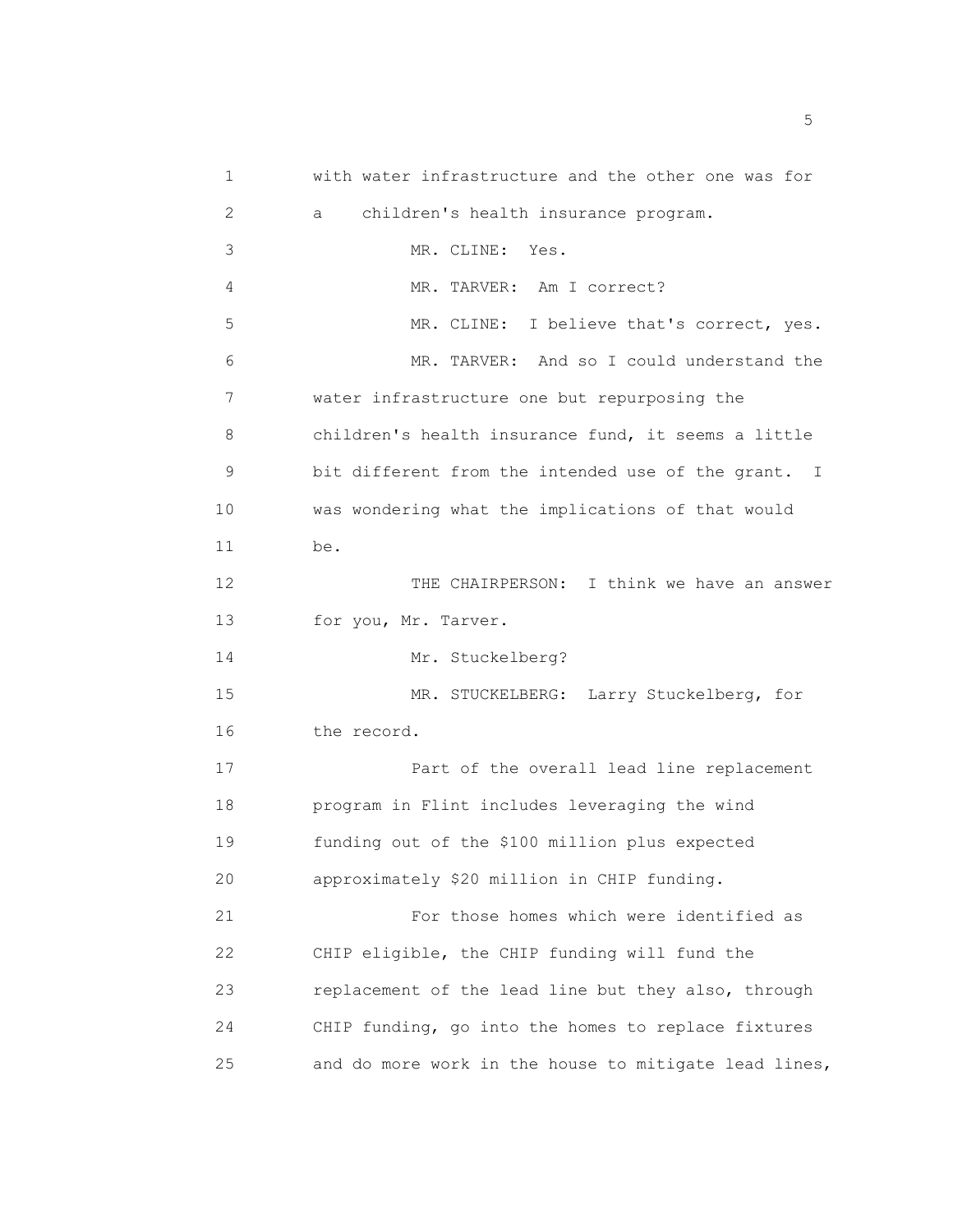1 all part of safe home creation for people who are 2 CHIP eligible.

 3 MR. TARVER: So that -- those are not 4 monies that are paid from the children's health 5 insurance fund, then? 6 MR. STUCKELBERG: Well, to the extent that 7 the State, overall, through DHHS, has a strategy to 8 use those moneys as part of the lead line 9 replacement, that is a strategy they have in place 10 across all of lead line replacements and have had in 11 place since they began this project. 12 MR. TARVER: So I just want to be sure 13 we're not robbing Peter to pay Paul, that we don't 14 have uninsured kids in Flint as a result of doing 15 those waterline replacements. 16 MR. STUCKELBERG: No, I would think that, 17 especially in Flint, we're covering the water fund 18 to help needs through the available resources. I've 19 not heard anybody say we're shorting any other 20 funding requirement or need because of this. 21 MR. TARVER: Okay. 22 THE CHAIRPERSON: You made reference to 23 homes that are CHIP eligible. 24 MR. STUCKELBERG: Yes.

25 THE CHAIRPERSON: Does that mean homes, for

 $\sim$  6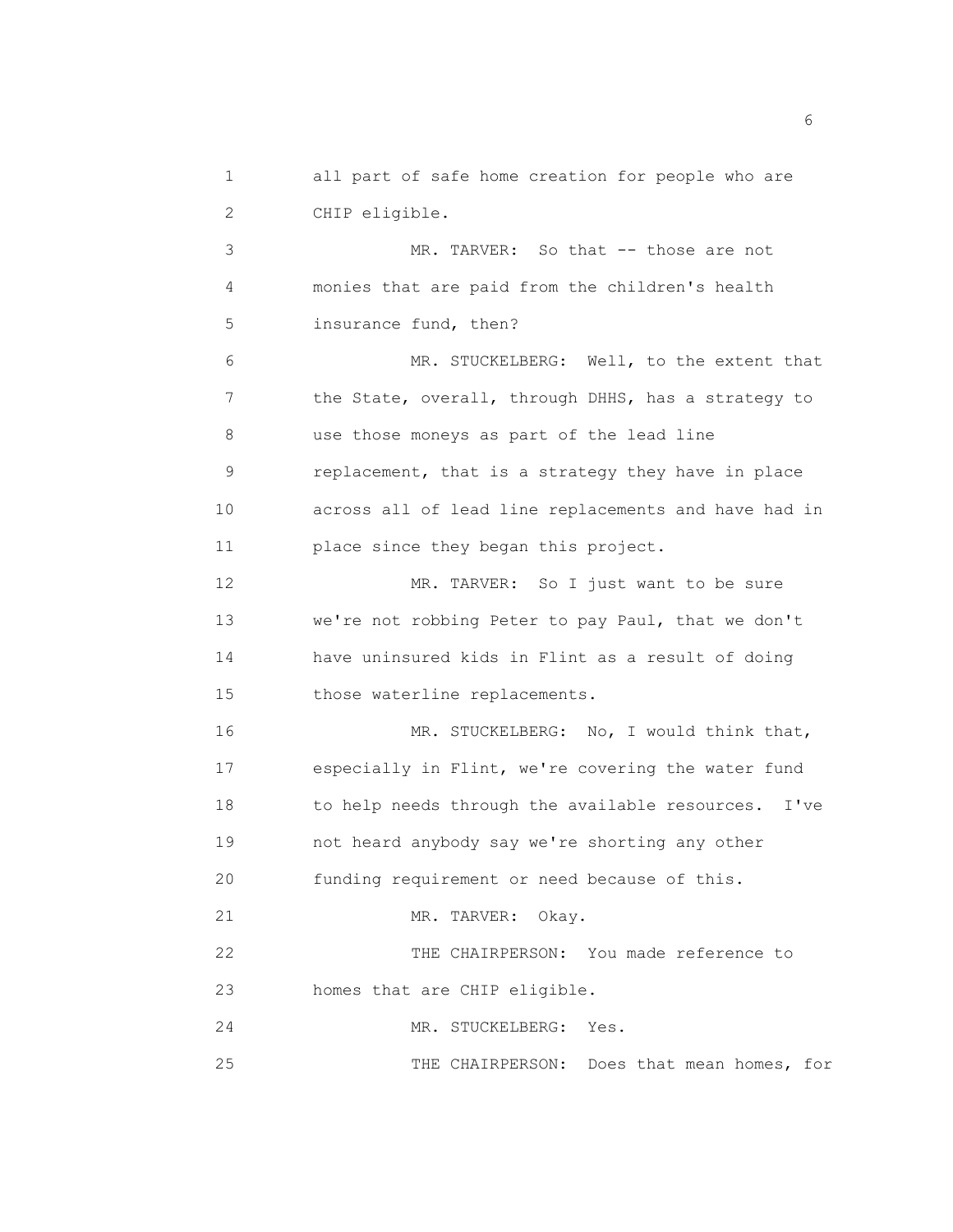1 example, that children reside?

 2 MR. STUCKELBERG: Children who are CHIP 3 eligible reside.

4 MR. TARVER: Okay.

 5 MR. STUCKELBERG: Yeah. And so, in those 6 homes, they are providing a replacement for the lead 7 line, in order to stretch the available Federal 8 dollars, and they're going in and doing mitigation 9 inside of the home, which I believe includes lead 10 testing for paint and other things, too. I'm not 11 totally familiar with the CHIP funding.

 12 All I want to say is just, overall as part 13 of this, the \$120 million that are being made 14 available for all of this mitigation, DHHS has 15 intended to spend about \$20 million on using of CHIP 16 funds to mitigate lead lines in Flint.

17 THE CHAIRPERSON: So State officials, then, 18 are aware of the proposed use of CHIP funds -- 19 MR. STUCKELBERG: It is -- it is totally --20 THE CHAIRPERSON: -- for this purpose and 21 have approved it? 22 MR. STUCKELBERG: It is all part of the

 23 plan that's been in place for some time, including 24 last year's lead lane replacement, all replacement, 25 lead line replacement, to date in Flint has included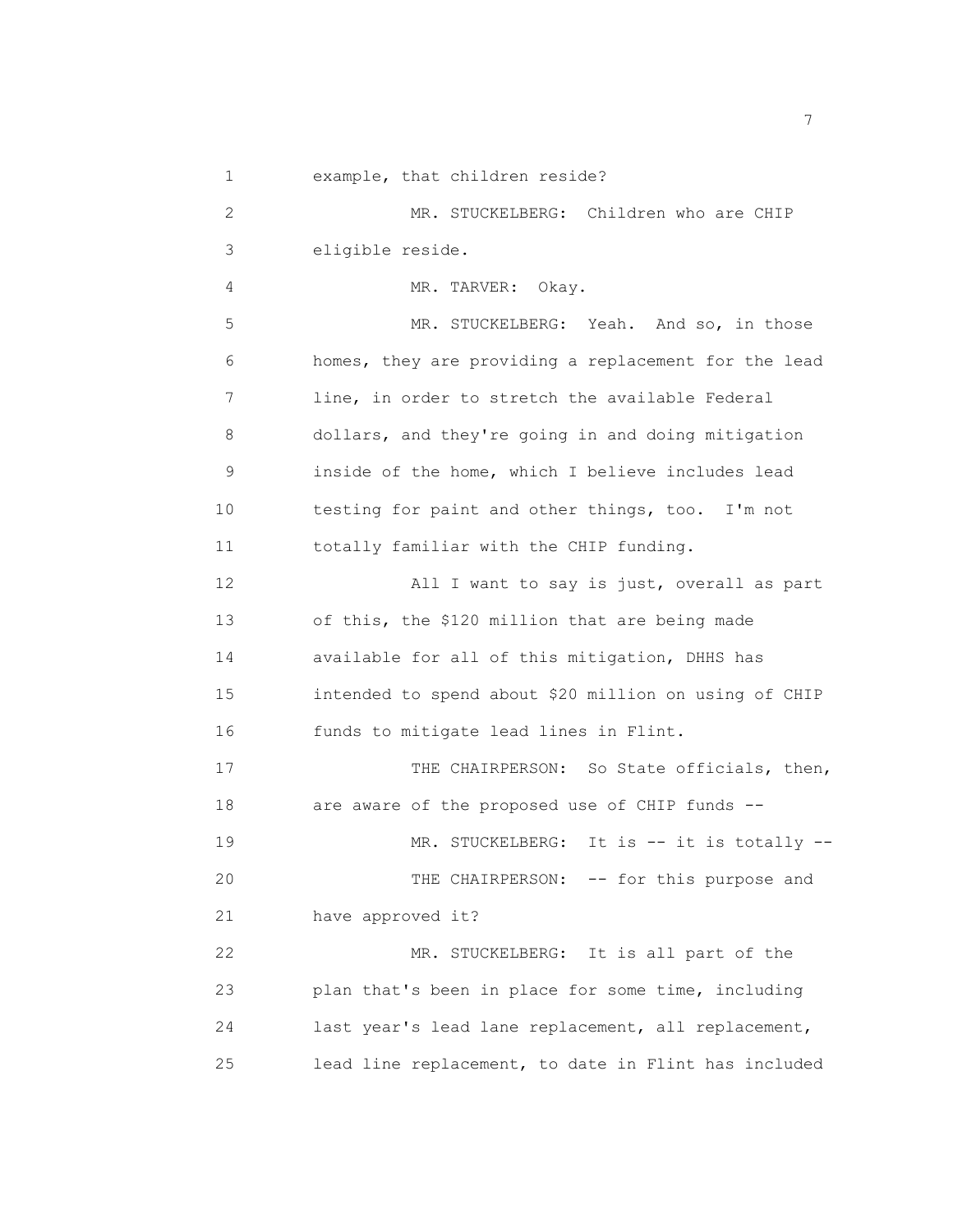2 possible, along with wind funding to mitigate the 3 lead exposure. 4 THE CHAIRPERSON: Thank you. 5 Mr. Tarver, any -- 6 MR. TARVER: I just had a question about 7 what was motivating this change order at this time; 8 Why are we doing these additional lines at this 9 time? 10 MR. STUCKELBERG: It's my understanding 11 that the City has moved faster than they thought 12 they might with these contracts and they want to 13 leverage the ability to get even more lines replaced 14 in 2017, to try and move faster along the project. 15 And it's also my understanding that they 16 are hoping, next year, they're going to get out of 17 the gate faster and do more than the 6,000 next 18 year. They have an aggressive plan next year to 19 accelerate lead line replacement but they want to 20 use any good weather this year to do so. 21 MR. TARVER: I see. Okay. All set. Those 22 are my questions. 23 THE CHAIRPERSON: Mr. Newman, any 24 questions? 25 MR. NEWMAN: No, thank you.

1 the concept that CHIP monies would be leveraged, when

en andere de la provincia de la provincia de la provincia de la provincia de la provincia de la provincia del<br>En 1918, en la provincia de la provincia de la provincia de la provincia de la provincia de la provincia de la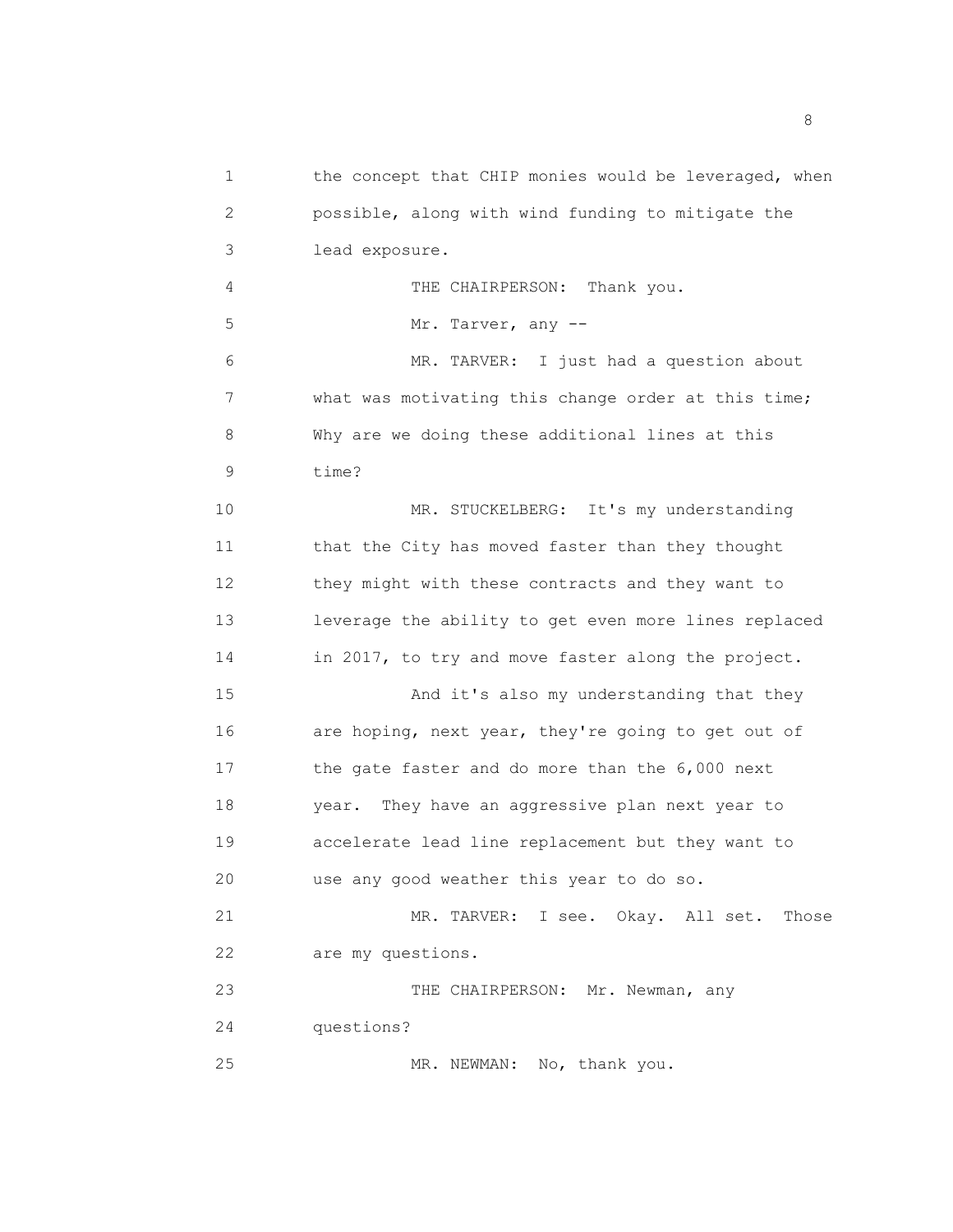1 THE CHAIRPERSON: Questions on adoption of 2 the motion?

3 Those in favor, please say "aye".

4 BOARD MEMBERS: Aye.

5 THE CHAIRPERSON: Opposed?

6 Motion is adopted.

7 There is no public comment.

8 Before we adjourn, let me indicate, as I'm 9 sure you know that, on Tuesday of this week, Federal 10 Judge Lawson issued an opinion and Order, in effect, 11 directing the City Council to make a decision on a 12 permanent water source for the City, and to do so by 13 next Monday, October 23rd. The Council, I believe, 14 will be meeting this afternoon at 2:30 to consider 15 that issue.

 16 In the event that they make a decision, 17 either this afternoon or sometime between now and 18 Monday, there is a possibility that we will calendar 19 up a special RTAB meeting next week, possibly on 20 Tuesday, if a resolution comes to our attention that 21 is consistent with what Judge Lawson has ordered.

 22 I believe the Great Lakes Water Authority 23 Board meets on Wednesday, the 25th. So there is a 24 possibility this issue might be resolved on a 25 permanent basis by the end of next Wednesday. If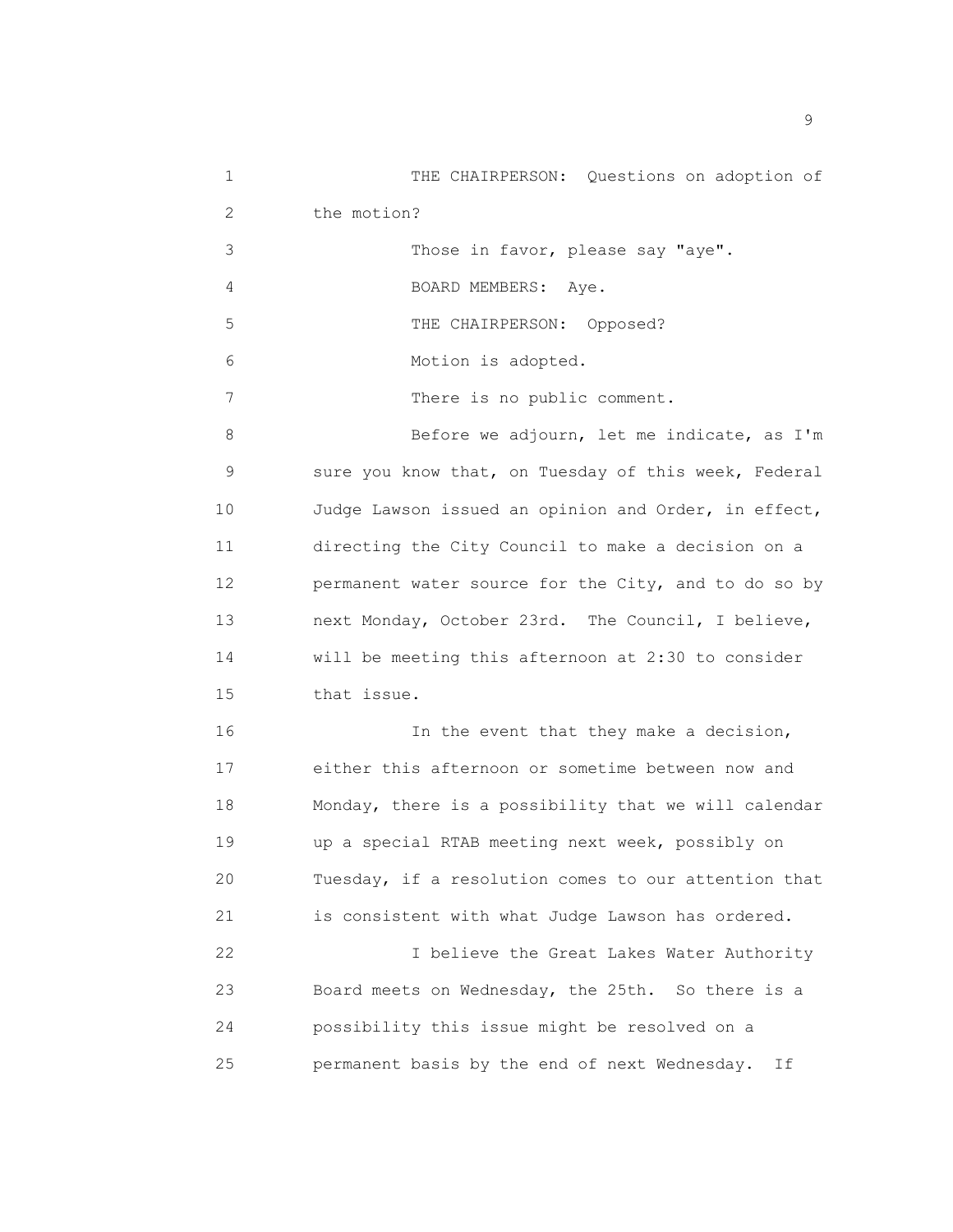| 1  | there is no need for the RTAB to meet next week,    |
|----|-----------------------------------------------------|
| 2  | then we would simply cancel the meeting.            |
| 3  | So I wanted to give you both, sort of in            |
| 4  | anticipation of what might occur, depending upon    |
| 5  | what the City Council chooses to do between now and |
| 6  | Monday.                                             |
| 7  | MR. TARVER: So the next meeting date will           |
| 8  | be Tuesday?                                         |
| 9  | THE CHAIRPERSON: It would likely be                 |
| 10 | Tuesday afternoon.                                  |
| 11 | MR. TARVER: Okay. All right.                        |
| 12 | MR. NEWMAN:<br>Okay.                                |
| 13 | THE CHAIRPERSON: If there is no further             |
| 14 | business to be conducted, I'll entertain a motion   |
| 15 | that we adjourn.                                    |
| 16 | MR. TARVER:<br>So move.                             |
| 17 | Support.<br>MR. NEWMAN:                             |
| 18 | THE CHAIRPERSON: Without objection, we              |
| 19 | stand adjourned. Thank you both.                    |
| 20 | (Meeting was concluded at 2:11 p.m.)                |
| 21 | $\star$<br>$\star$<br>$\star$<br>$^\star$           |
| 22 |                                                     |
| 23 |                                                     |
| 24 |                                                     |
| 25 |                                                     |